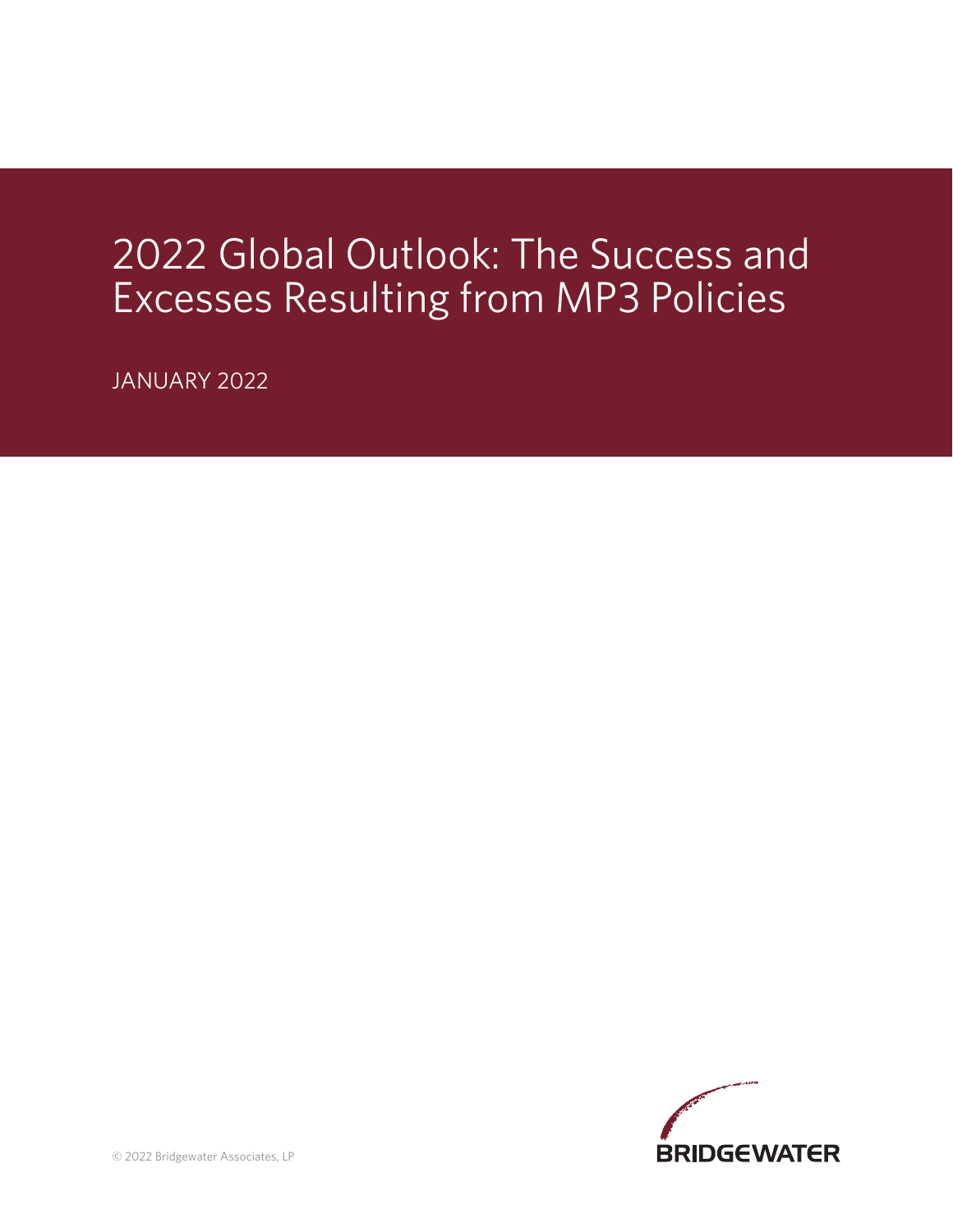Monetary Policy 3 (coordinated monetary and fiscal policy) policies<br>have worked, transitioning economies from collapse, to liftoff, to<br>self-sustaining growth. The outcome has been fueled by a massive<br>adrenaline shot of mon have worked, transitioning economies from collapse, to liftoff, to self-sustaining growth. The outcome has been fueled by a massive adrenaline shot of money and credit that is now producing a self-reinforcing cycle of high nominal spending and income growth that is outpacing supply, producing inflation. The policies have also produced a layer of excess liquidity that has driven asset prices higher and left a store of liquidity in the hands of people and the financial system that will continue to have impacts as it recirculates through the system.

As a result of these policies and their effects, policy makers—and particularly the Fed—will increasingly be confronted with a set of choices that will be as challenging as any since the 1970s. Because economies are now experiencing self-reinforcing growth, the natural workings of the economic machine will continue to sustain a high level of nominal growth that is likely to produce a level of inflation that is well in excess of policy targets. For central banks, asymmetric policy alternatives leave an unlimited ability to tighten and a limited ability to ease on their own, which encourages delay and falling further behind, which is likely to make it increasingly difficult to balance economic growth and inflation. Given the inertia in the system, it is unlikely that the current level of nominal spending growth and its impacts on inflation can be contained without aggressive monetary tightening in the very near term.

In contrast to this unfolding story, the markets are discounting a smooth reversion to the prior decades' low level of inflation, without the need for aggressive policy action—that it will mostly just naturally happen on its own. We see a coming clash between what is about to transpire and what is now being discounted. The inevitability of this clash is due to the mechanical influence of MP3 policies on nominal incomes, spending, asset prices, and inflation, as we describe below.

## The Mechanics of MP3 and Their Impacts on Inflation

In the first phase of MP3 there was a massive shot of adrenaline in the form of central banks printing money to buy debt issued by governments. Governments then handed the money to people, which raised their received income to record levels even though their earned income had collapsed. That income went into a) spending, b) paying down debts, and c) the purchases of financial assets—actions which pushed interest rates to near zero, raised asset prices, and turned the first crank of the economic flywheel.

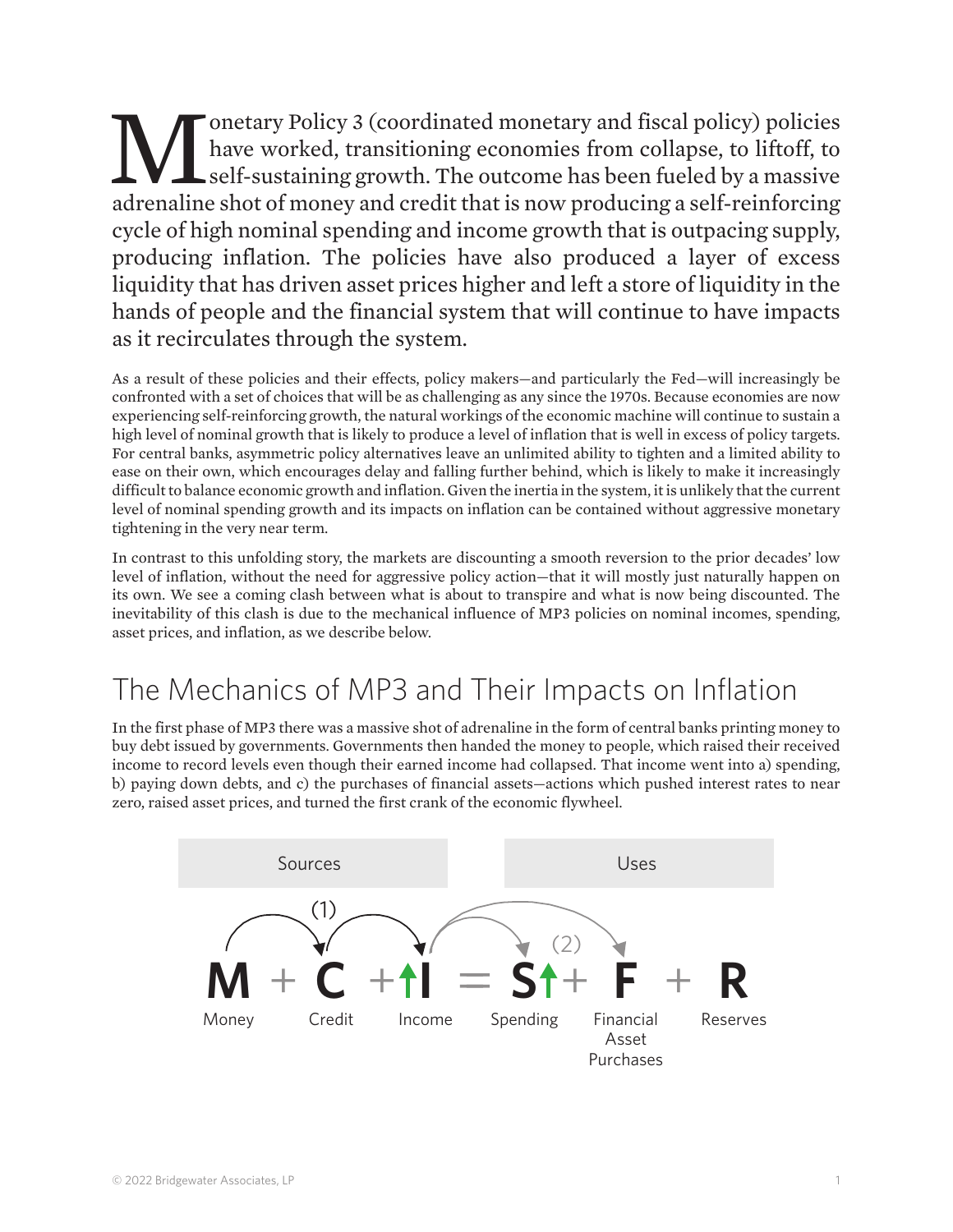Then, even though less than all of the income that was received went into spending, enough of it was spent that nominal spending rose. One person's spending is another's income, so that rise in nominal spending produced a round of nominal income growth, which was spent. In not too many months, the continuous recirculation of spending and income produced a sufficient level of nominal spending to support a high growth of nominal income without the need for continued adrenaline shots. That is when the self-reinforcing process kicked in—a high level of nominal spending growth financed by a high level of nominal income growth, which is financed by nominal spending. The economic flywheel was turning on its own in a self-reinforcing, self-sustaining way. Now, even though nominal spending and income are self-sustaining, they are still being augmented by the flow of money and credit from the government, amplifying the pressure. The self-reinforcing turning of the flywheel is illustrated below, including the associated rise in private sector credit creation that is now occurring, supported by the rise in nominal incomes and excess liquidity in the banking system, reinforcing the growth in nominal spending.



The impact of this process on inflation naturally follows. All prices, including the prices of financial assets, goods, and services, are formed by an exchange of money for quantity  $(P=\frac{6}{Q})$ . Once you load the system with a pile of money and credit and people spend it at a nominal growth rate of 6–8% per year, incomes rise comparably, which gets spent, and the flywheel turns. In the early stages of this process when unemployment is high, a lot of that spending goes to business profits and a lot of it goes to putting people back to work. But once you have low unemployment, it goes increasingly to higher wages because that nominal spending exceeds the supply of available labor (P labor =  $\frac{1}{2}$  demand / Q labor) at the same time that living expenses are rising, putting labor in the position of both needing and successfully demanding raises, and at that point the mechanics of a self-reinforcing inflation cycle kick into place. If productivity rose commensurate with nominal spending, then you would have real growth. But such a level of productivity growth is highly unlikely. Therefore, the only way to lower inflation is to slow nominal spending by draining liquidity, i.e., raising interest rates and withdrawing reserves, and it cannot be counted on to slow on its own because of those self-reinforcing dynamics. These mechanics are why the saying "expansions don't die of old age, they're murdered" is true.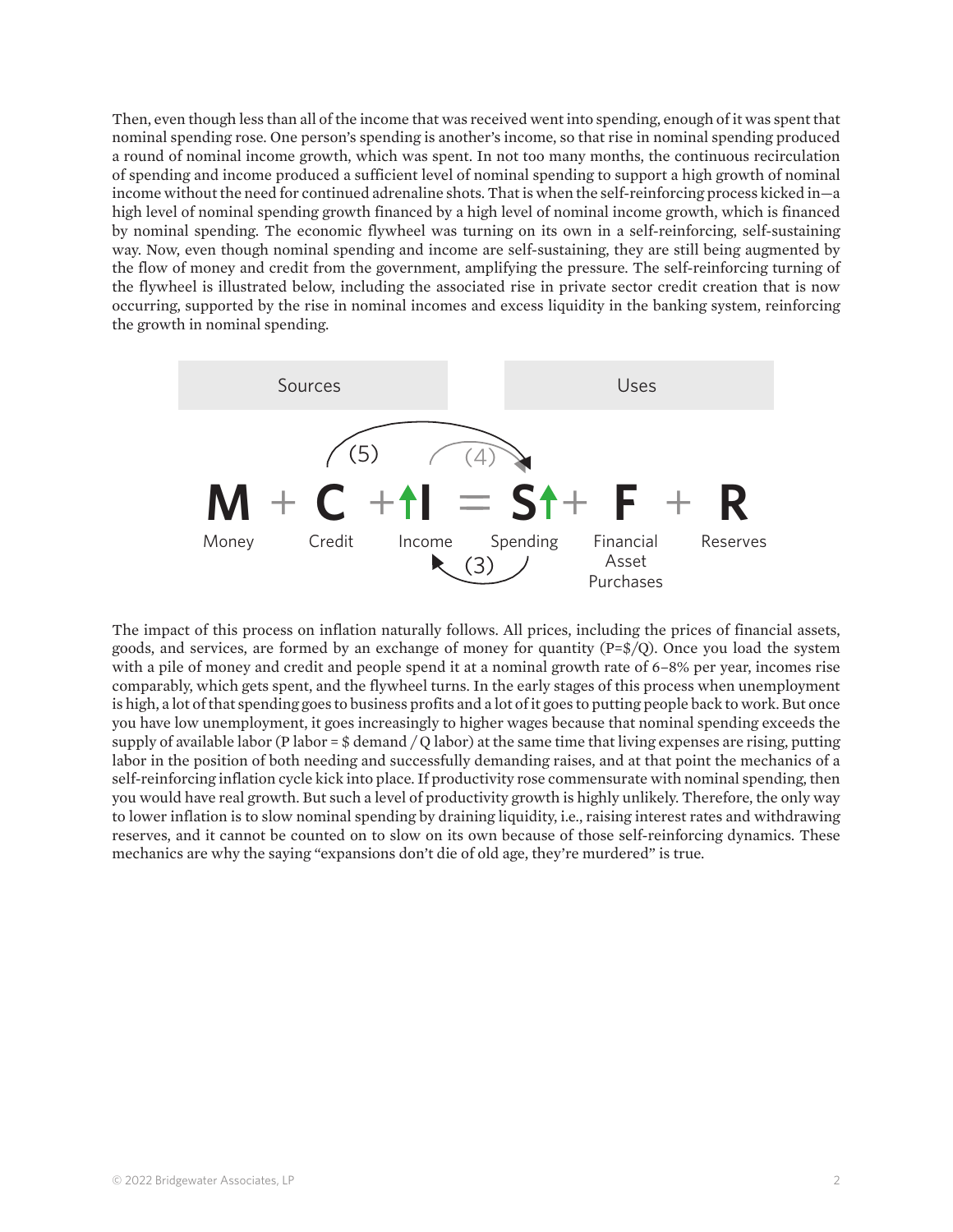In addition to the recirculating flow of income and spending, wealth and balance sheets have dramatically changed as a result of these MP3 policies. This is a future source of lending, borrowing, spending, and income. Of particular importance is the fact that this increase in wealth has accumulated in the middle- and lowerincome groups which were previously getting squeezed. Because MP3 policies directed money to the middleand lower-income deciles through the fiscal pipe, these groups have received a lot of the printed money and have either paid down debt or accumulated cash in the bank. The biggest asset of the middle-income groups is their home, and home prices have risen well above mortgage balances. And looking at the banks, which are a source of stimulation or restraint, you see a giant pile of liquidity on bank balance sheets that is earning next to nothing. Banks have the incentive to produce an expansion of credit that would finance spending. Bank deposits are now well above loans to an extreme degree, and the average bank asset mix has shifted to include a lot more cash reserves at the central bank and more government bonds. The big wealth and balance sheet changes are shown in a sampling of charts below.

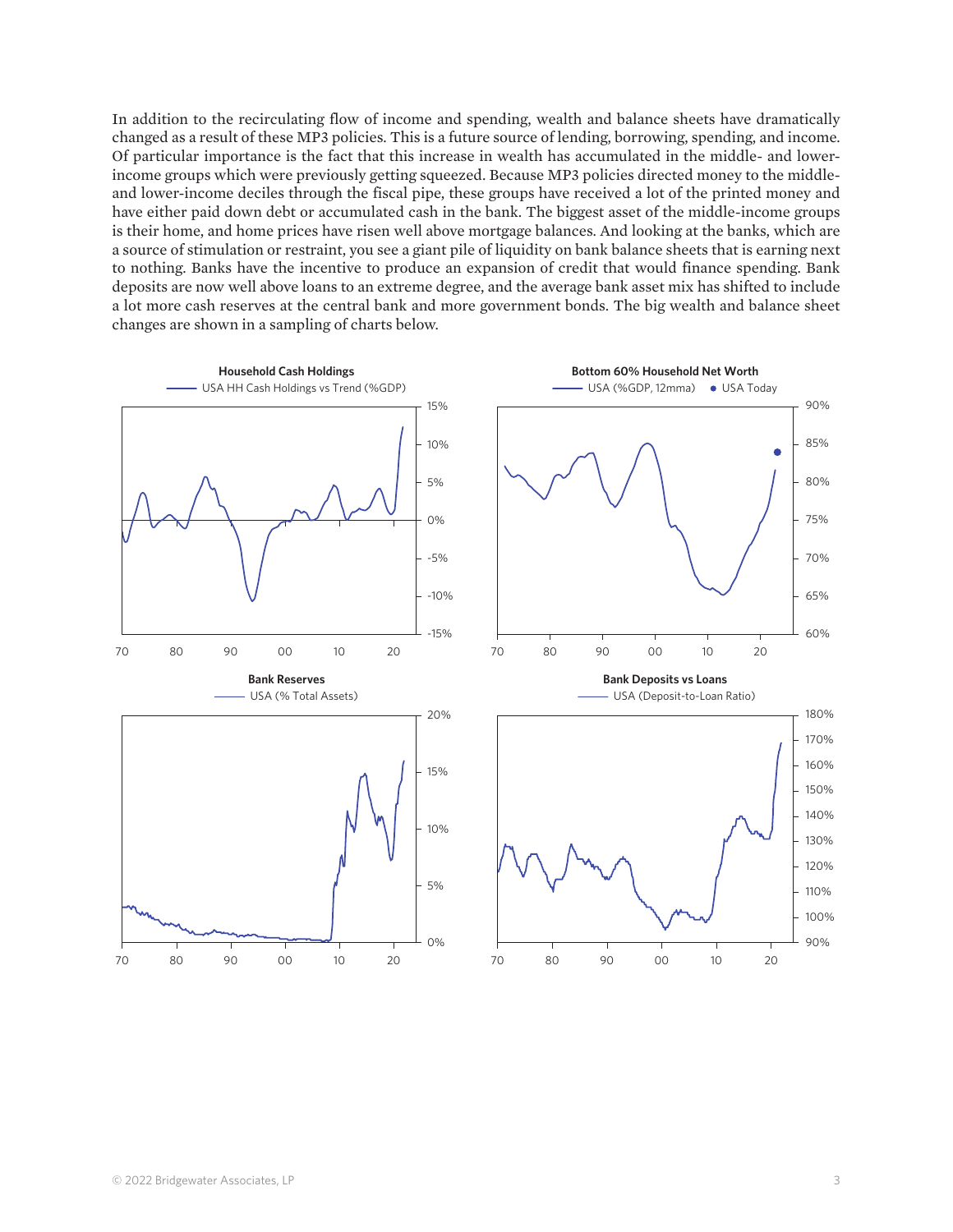#### A Coming Policy Transition

What this all leads to is a coming policy transition that will be quite challenging for policy makers and for investors. Due to the strength of nominal spending outpacing the capacity to produce, central banks, and particularly the Fed, are now facing the greatest potential for a sustained rise in inflation in 40 years. That is challenging enough on its own, but the pandemic and near-zero interest rates make the choices facing policy makers especially difficult. The typical playbook for fighting rapid inflation is to tighten aggressively. But with COVID-19 and the risk of new variants constantly in the background, there will be continued questions about the sustainability of rising inflationary pressures, as well as ongoing uncertainty about the effects of the pandemic on economic growth. So while it is clear that unfolding conditions will soon require a policy transition, it is not clear how aggressively policy makers will pull the levers to tighten.

The challenge facing central banks is compounded by their asymmetric ability to tighten versus ease. Policy makers have the full arsenal of policies—MP1 (interest rates), MP2 (QE), and MP3—to moderate the upward pressure on inflation by slowing the flow of liquidity, credit, and spending. But with nominal rates near secular lows and asset prices high, they have only one form of policy to stimulate—MP3—and it requires fiscal coordination. And with the politics of fiscal spending now increasingly fraught, if the Fed overtightens, it may do so into a fiscal drag instead of a fiscal stimulus. Finally, the Fed will no doubt be worried about the sensitivity of the economy to rising rates after it was forced to quickly reverse course during the 2018 tightening. Taken together, this set of circumstances incentivizes staying accommodative for longer, which leaves more room for a more entrenched inflation process. And with the new philosophy of targeting an average inflation rate over time (which supports delayed action to contain inflation in its early stages), and without clear time frames or metrics, there is latitude for the Fed to justify a delay and still comply with its mission of price stability.

However, it is also important to consider that while asset markets (especially in the US) may be more sensitive to a rate rise than in the past, the real economy may actually be less sensitive to tighter policy. In terms of assets, high valuations and long durations, driven in large part by low interest rates and plentiful liquidity, mean that a moderate tightening could be painful—especially in the bubbliest segments of the US equity market. But in terms of the real economy, the improvement in household balance sheets, particularly those of the middle class, implies a greater degree of resilience to monetary tightening, as households are less dependent on low interest rates to fund spending. And considering the rise in inflation and nominal growth over the past year, there is more room to raise nominal rates without tightening conditions in real terms. Carrying this set of conditions forward, a diminished economic sensitivity to a rise in interest rates, combined with a cautious approach to raising them, would add to the risk of falling behind the curve and of asset markets getting even further ahead of themselves, followed by a more significant tightening with an even bigger impact on asset markets at that time.

For investors, these circumstances create two unique risks relative to the past four decades. First, there is the risk that asset values will fall in real terms due to a sustained rise in inflation. Second, there is the risk of central banks falling further behind the move in inflation and having to aggressively catch up. In the very near term, policy accommodation would tend to have benign effects along the lines of a mid-cycle transition. However, too much policy delay would risk overextending the moves, lowering yields, and lengthening durations, making the longer-term risk from falling behind and then catching up much bigger.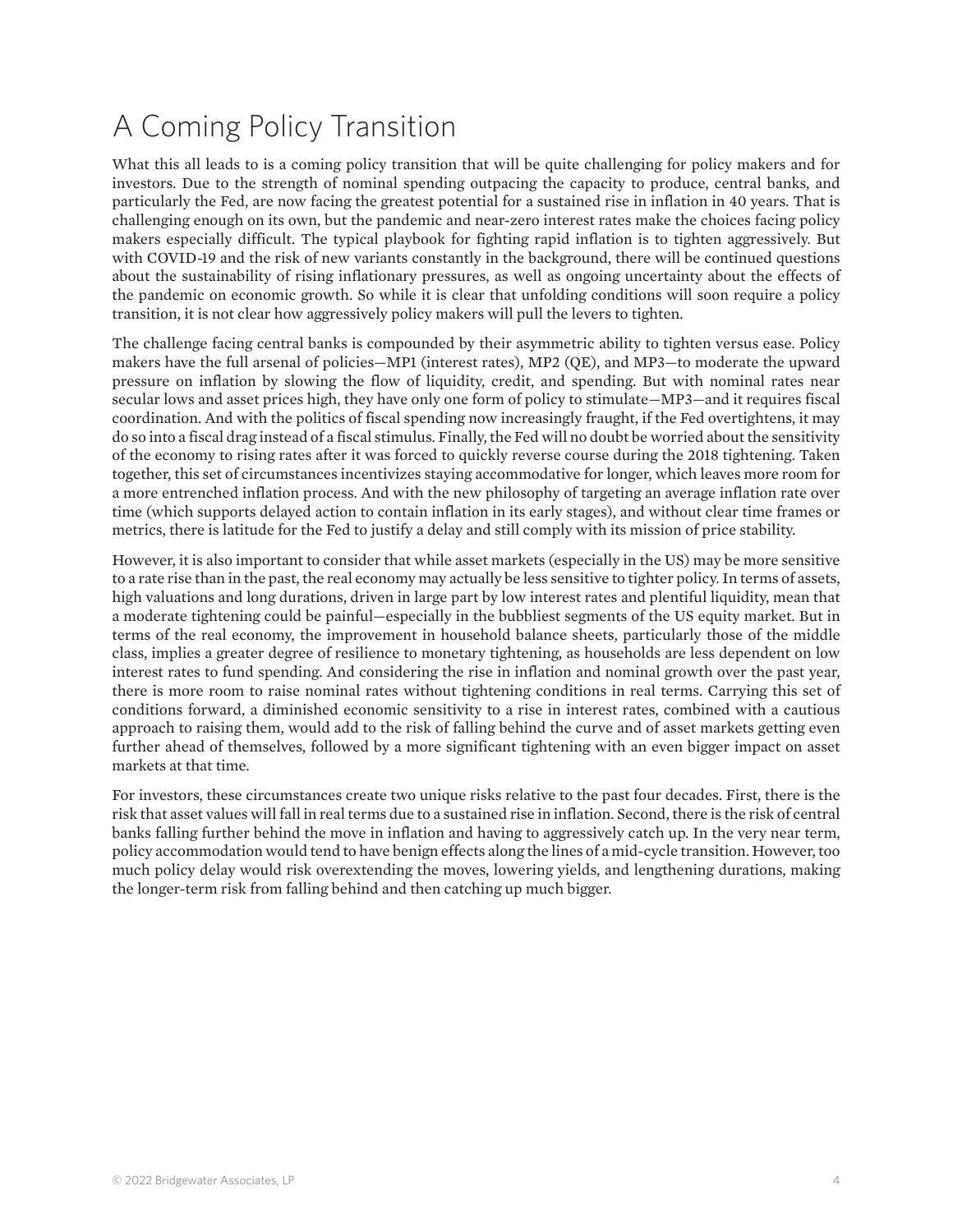#### The Markets Are Discounting a Smooth Transition to Non-Inflationary Growth Without the Need for Aggressive Tightening

Despite this uniquely interesting and potentially volatile set of unfolding conditions, the markets are discounting neither a significant tightening nor higher inflation. In other words, current pricing suggests that the overall stance of policy will remain extremely easy indefinitely into an already hot economy, culminating in stable nominal rates between 0% and 2% and permanently negative real rates, both in the US and throughout the developed world. And this minimal tightening is priced to be enough to curb the strength of demand and put inflation back in the bottle. Because there is such a big difference between what is discounted and what we think is likely, we see the potential for large market moves, which of course implies significant risks from holding assets, as well as significant alpha opportunity from price change. As the chart below shows, US short rates are discounted to plateau below 2% after one of the smallest tightening cycles on record, while inflation fully reverts to the low levels that characterized the years before the pandemic. The discounting of a smooth transition to low inflation with a minimal rise in short-term interest rates is well conveyed below by the dashed lines, which show what is now discounted.





This pricing is even tamer throughout the rest of the developed world. Current pricing suggests an extremely modest tightening cycle everywhere, with no major developed economy able to sustain rates even at 2.5% at any point in the next several years.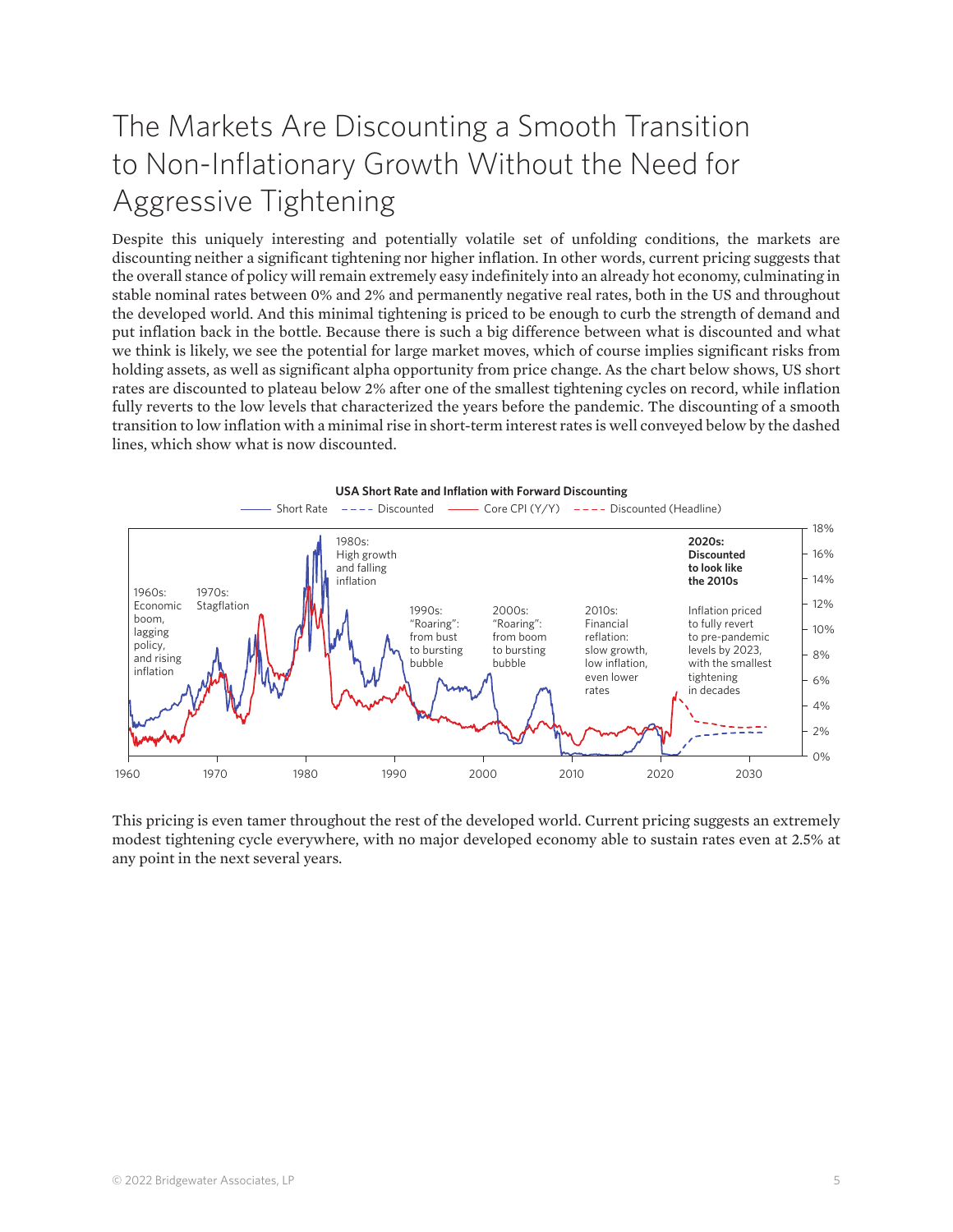**Short Rates and 2yr Forward Discounting**



Data shown as of January 12, 2022. Please review the "Important Disclosures and Other Information" located at the end of this report.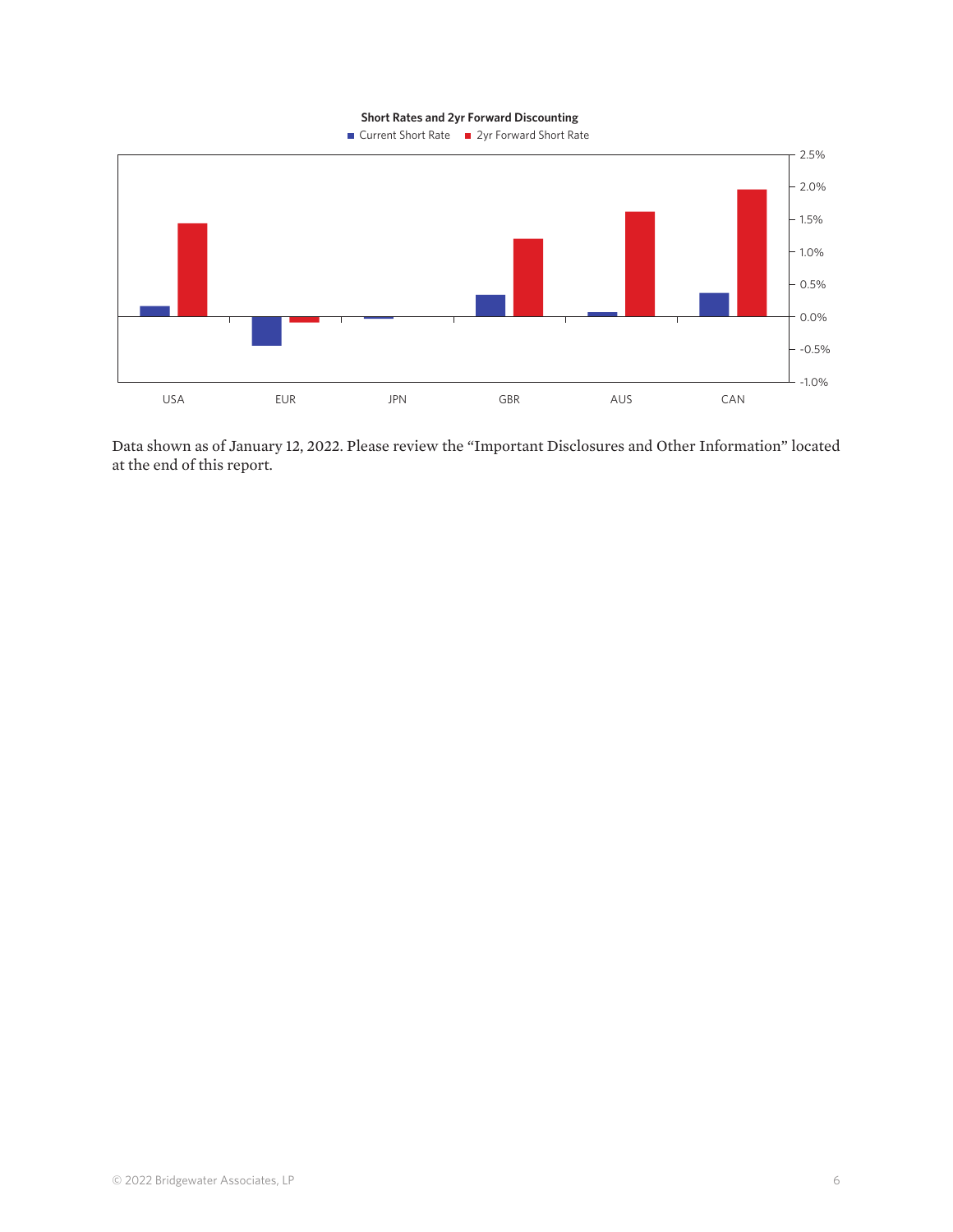## Conditions Differ Significantly Across Countries, with China and Asia Increasingly Decoupled from the West

Debt monetization in the US and the more developed economies is a normal response to being in the latter stages of the long-term debt cycle with interest rates floored at zero. Secular conditions are different in China and in a number of other economies of Asia. China is the economic engine of this region and has attempted to preempt the instability caused by excessive indebtedness through a controlled deleveraging.

From a cyclical perspective we see the opposite set of conditions from the US and most of the developed world. China's inflation rate remains low or normal, they have not monetized government debt to support their economy, and their interest rate structure is more normal though dragged lower to some extent by the low level of yields everywhere else. From a cyclical standpoint, they are coming out of an economic slowdown prompted by a policy-driven deleveraging of their financial system and the domino effects from the fall of some overly indebted entities. Due to those conditions, their bond yields have fallen while bond yields have risen in the US and Europe. Their stock market has fallen while equity markets have risen in most of the developed world. And now they are transitioning to moderately stimulative monetary and fiscal policies at the same time as the next policy moves in the developed world are tightening. These markets are fundamentally diversifying because the economies are comparably big and are driven by an independent RMB monetary and credit system that is responsive to their own conditions, with markets driven by those policies and not the policies of the Fed or the ECB. Below are recent policy indications from the PBoC and China's government.

- On January 5, Premier Li said the government should implement "new and greater combined tax and fee cuts [in order to] ensure a stable start for the economy in Q1 [and] stabilize the macroeconomy."
- On December 27, the MoF reiterated that it would "strengthen the coordination and linkage of fiscal and monetary, employment, and other policies" and added that the government will "give play to the role of fiscal policy to stabilize investment and promote consumption."
- The PBoC recently added a new call to "take more proactive measures to boost support for the real economy" and "better stabilize the aggregate credit growth" as well as "bring down the overall financing costs for businesses."

And below, we show the opposite price action in China's stocks and bonds relative to the US.



With bond yields still having room to fall, inflation still relatively low, and policy makers facing pressure to ease, Chinese assets remain attractive relative to cash, with the differences in conditions versus the West creating a high likelihood of continued diversification.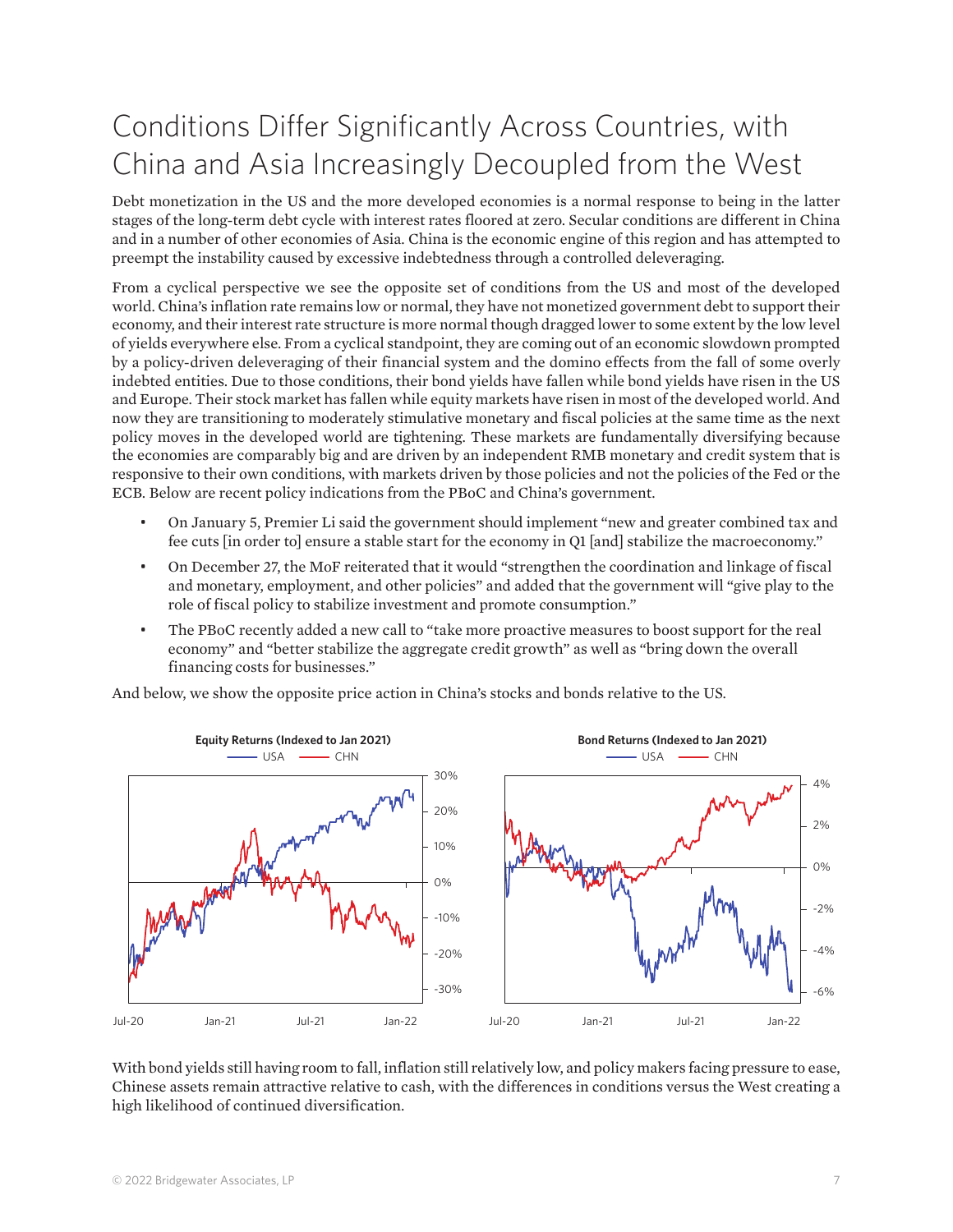By contrast, we have grown significantly less bullish on assets versus cash across the developed world in aggregate, with significant differences across countries. We have described our long/short cash alphas, which take views on the attractiveness of funding assets with short positions in cash. An important component of these alphas is our "policy constraint gauge," which measures how close policy makers are to reaching the limits of their ability to ease through MP3—those limits being excessive inflation, asset bubbles, and/or currency weakness. The US is facing two of the three (high inflation and growing pockets of asset bubbles), with the UK, Canada, and Europe not far behind, as inflation is elevated there, too. Japan and Australia are closer to China in terms of still having room for stimulative policy to run.



#### **Short Cash Signal Across Developed Economies**